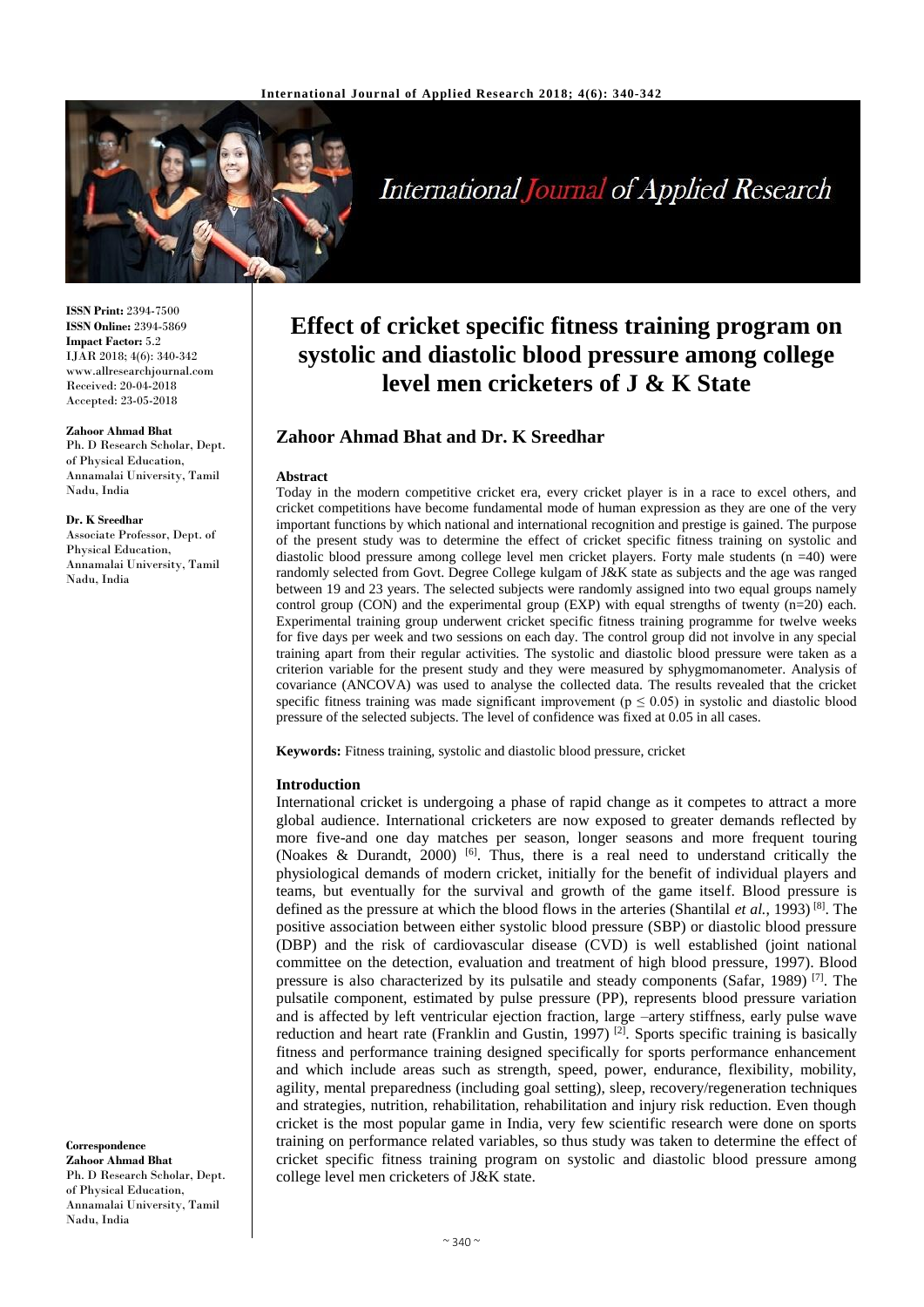## **Materials and Methods**

The present study was to determine the effect of cricket specific fitness training on selected systolic and diastolic blood pressure among college level men cricket players. Forty cricket players  $(N = 40)$  were randomly selected as subjects from Government Degree College Kulgam, of Jammu and Kashmir, state. The age was ranged between 19 and 23 years. The selected subjects were randomly assigned into two equal groups namely experimental group (EXP) and the control group (CON) for the strengths of twenty (N=20) each. Experimental training group underwent cricket specific fitness training programme for twelve weeks for five days per week and two sessions on each day. The control group did not involve in any special training apart from their regular activities. The systolic and diastolic blood pressure were taken as a criterion variable for the present study and they were measured by sphygmomanometer. Experimental training group underwent cricket specific training programme for twelve weeks for five days per week and two sessions on each day. The duration of study was restricted to 180 hours (2 hours in the morning session and 1 hour in the evening session) for the 12 weeks duration. The training programme consisted of two training duration - 4 weeks of early pre season followed by 8 weeks of late pre season. In the early preseason 60% of 60 hours (36 hours) of training duration was dedicated to fitness development

(explosive strength-13 hours, cardio respiratory endurance-7 hours, strength endurance-7 hours, agility-5 hours and speed-4 hours) and 40% of 60 hours (24hours) of training duration for basic skills (12 hours), basic drills (6 hours) and net practice (6 hours)**.** In the late preseason 40% of 120 hours (48 hours) of training duration was dedicated to fitness development (explosive strength-16 hours, cardio respiratory endurance-10 hours, strength endurance-10 hours, agility-7 hours and speed-5 hours) and 60% of 120 hours (72 hours) of training duration for advance skills (21 hours), basic drills (7 hours), advance drills (14 hours) and net practice (30 hours). The collected data were statistically examined by analysis of variance (ANOVA). The confidence level was fixed at 0.05 levels, which is appropriate to the present study.

| Table 1: Baseline characteristics of the Subjects |  |  |  |
|---------------------------------------------------|--|--|--|
|---------------------------------------------------|--|--|--|

|            | <b>Experimental</b><br>Group |           | <b>Control</b><br>Group |           | <b>Total</b> |           |
|------------|------------------------------|-----------|-------------------------|-----------|--------------|-----------|
|            | Mean                         | <b>SD</b> | Mean                    | <b>SD</b> | Mean         | <b>SD</b> |
| Age        | 21.65                        | 1.18      | 21.10                   | 1.17      | 21.38        | 1.18      |
| Height     | 1.69                         | 0.04      | 1.68                    | 0.06      | 1.69         | 0.05      |
| Weight     | 67.60                        | 4.27      | 67.05                   | 4.76      | 67.33        | 4.52      |
| <b>BMI</b> | 23.54                        | 0.86      | 23.45                   | 1.60      | 23.50        | 1.23      |

## **Results and Discussion**

**Table 2:** Analysis of covariance for systolic and diastolic blood pressure among experimental & control groups.

|                          |            | <b>Experimental group</b> | Control group     | F-ratio |
|--------------------------|------------|---------------------------|-------------------|---------|
|                          | Pre Test   | $119.65 \pm 1.76$         | $119.95 \pm 1.79$ | 0.29    |
| Systolic Blood Pressure  | Post Test  | $117.95 \pm 1.64$         | $119.50 \pm 1.73$ | $8.46*$ |
|                          | Ad Po Test | 118.08                    | 119.37            | 39.37*  |
| Diastolic Blood Pressure | Pre Test   | $79.55 + 2.01$            | $79.75 + 1.74$    | 0.11    |
|                          | POST TEST  | $77.80 \pm 1.94$          | $79.35 \pm 1.79$  | $6.93*$ |
|                          | AD PO TEST | 77.90                     | 79.26             | 66.82*  |

Table III, **\***Significant at .05 level of confidence.

(The Table value required for significance at .05 of confidence with degrees of freedom 1&38 and 1 &37 are 4.10 and 4.11 respectively).

Table II shows that on the variable systolic blood pressure, the pre test mean and SD values of control group are 119.95 ±1.79 respectively and the pre test mean and SD values of experimental group are  $119.65 \pm 1.76$  respectively. The obtained 'F' ratio of 0.29 for pre test scores is lesser than the table value of 4.10 for df 1 and 38 required for significance at .05 level of confidence. On the variable systolic blood pressure, the post test mean and SD values of control group are  $119.50 \pm 1.73$  respectively and the post test mean and SD values of experimental group are  $117.95 \pm 1.64$ respectively. The obtained 'F' ratio of 8.46 for post test scores is greater than the table value of 4.10 for df 1 and 38 required for significance at .05 level of confidence. On the variable systolic blood pressure, the adjusted post test mean value of control group is 119.37 and the adjusted post test mean value of experimental group is 118.08. The obtained 'F' ratio of 39.37 for adjusted post test scores is greater than the table value of 4.11 for df 1 and 37 required for significance at .05 level of confidence. The results of the study indicates that there is a significant change in systolic blood pressure of the experimental group when compared with the control group. After going through the results, it was concluded that the specific training program has resulted in a significant change in systolic blood pressure of the experimental group when compared with the control group.

Table II also shows that on the variable diastolic blood pressure, the pre test mean and SD values of control group are 79.75  $\pm$  1.74 respectively and the pre test mean and SD values of experimental group are  $79.55 \pm 2.01$  respectively. The obtained 'F' ratio of 0.11 for pre test scores is lesser than the table value of 4.10 for df 1 and 38 required for significance at .05 level of confidence. On the variable diastolic blood pressure, the post test mean and SD values of control group are 79.35  $\pm$  1.79 respectively and the post test mean and SD values of experimental group are  $77.80 \pm 1.94$ respectively. The obtained 'F' ratio of 6.93 for post test scores is greater than the table value of 4.10 for df 1 and 38 required for significance at .05 level of confidence. On the variable diastolic blood pressure, the adjusted post test mean value of control group is 79.26 and the adjusted post test mean value of experimental group is 77.90. The obtained 'F' ratio of 66.82 for adjusted post test scores is greater than the table value of 4.11 for df 1 and 37 required for significance at .05 level of confidence. The results of the study indicates that there is a significant change in diastolic blood pressure of the experimental group when compared with the control group. After going through the results, it was concluded that the specific training program has resulted in a significant change in diastolic blood pressure of the experimental group when compared with the control group.